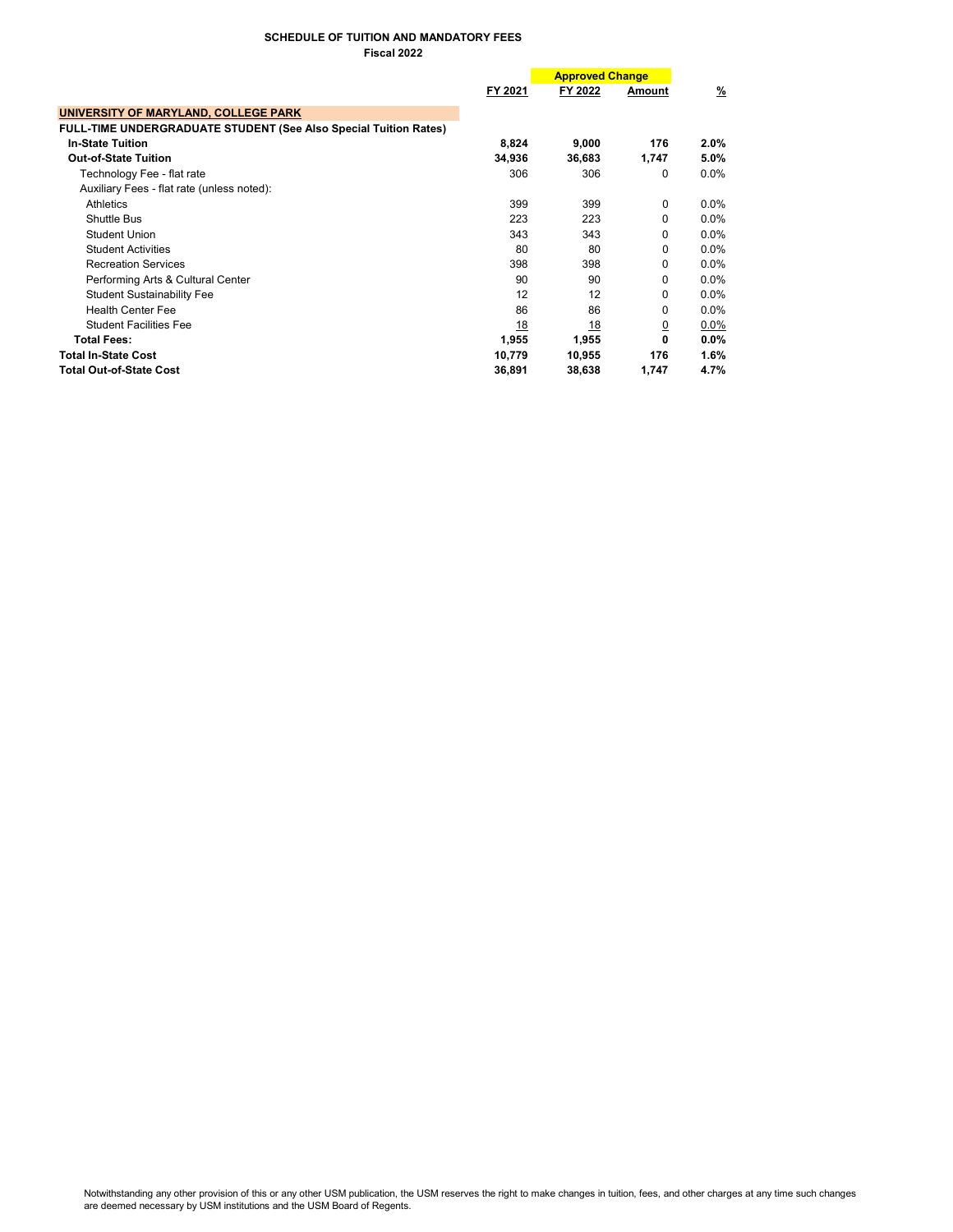#### SCHEDULE OF TUITION AND MANDATORY FEES Fiscal 2022

|                                                                          |         | <b>Approved Change</b> |                |          |
|--------------------------------------------------------------------------|---------|------------------------|----------------|----------|
|                                                                          | FY 2021 | FY 2022                | Amount         | <u>%</u> |
| PART-TIME UNDERGRADUATE PER CREDIT HOUR (See Also Special Tuition Rates) |         |                        |                |          |
| In-State Tuition - per credit hour                                       | 367     | 374                    | 7              | $2.0\%$  |
| Out-of-State Tuition - per credit hour                                   | 1,456   | 1,529                  | 73             | $5.0\%$  |
| Technology Fee - flat rate                                               | 153     | 153                    | 0              | $0.0\%$  |
| Auxiliary Fees - flat rate (unless noted):                               |         |                        |                |          |
| Athletics                                                                | 133     | 133                    | $\mathbf{0}$   | $0.0\%$  |
| Shuttle Bus                                                              | 111     | 111                    | $\Omega$       | $0.0\%$  |
| Student Union                                                            | 171     | 171                    | $\Omega$       | $0.0\%$  |
| <b>Student Activities</b>                                                | 40      | 40                     | $\Omega$       | $0.0\%$  |
| <b>Recreation Services</b>                                               | 199     | 199                    | 0              | $0.0\%$  |
| Performing Arts & Cultural Center                                        | 45      | 45                     | $\Omega$       | $0.0\%$  |
| <b>Student Sustainability Fee</b>                                        | 6       | 6                      | $\Omega$       | $0.0\%$  |
| <b>Health Center Fee</b>                                                 | 43      | 43                     | $\Omega$       | $0.0\%$  |
| <b>Student Facilities Fee</b>                                            | 9       | 9                      | $\overline{0}$ | $0.0\%$  |
| <b>Total Fees:</b>                                                       | 910     | 910                    | 0              | $0.0\%$  |

## SPECIAL TUITION RATES FOR UNDERGRADUATES:

## JUNIORS & SENIORS MAJORING IN BUSINESS, ENGINEERING, & COMPUTER SCIENCE

These students pay the annual standard tuition and mandatory fees above PLUS the annual differential pricing rate. In-State and Out-of-State undergraduate students pay the same differential pricing rate.

| Full-time Undergraduate Jr./Sr. rate                   | 2.856 | 2.913 | -57 | $2.0\%$ |
|--------------------------------------------------------|-------|-------|-----|---------|
| Part-time Undergraduate Jr./Sr. rate (per credit hour) | 118   | 120   |     | $2.0\%$ |

## FULL-TIME UNDERGRADUATE STUDENT - JUNIORS & SENIORS MAJORING IN BUSINESS, ENGINEERING & COMPUTER SCIENCE

| In-State Tuition                                                                                 | 8,824      | 9,000  | 176                     | 2.0%    |
|--------------------------------------------------------------------------------------------------|------------|--------|-------------------------|---------|
| Out-of-State Tuition                                                                             | 34.936     | 36,683 | 1,747                   | 5.0%    |
| Differential Pricing Rate Jr./Sr.                                                                | 2,856      | 2,913  | 57                      | 2.0%    |
| Fees (Per Student)                                                                               | 1,955      | 1,955  | $\overline{\mathbf{0}}$ | $0.0\%$ |
| <b>Total In-State Full-time</b>                                                                  | 13,635     | 13,869 | 234                     | 1.7%    |
| <b>Total Out-of-State Full-time</b>                                                              | 39,747     | 41,551 | 1,804                   | 4.5%    |
| PART-TIME UNDERGRADUATE - JUNIORS & SENIORS MAJORING IN BUSINESS, ENGINEERING & COMPUTER SCIENCE |            |        |                         |         |
| In-State Tuition (Per Credit Hour)                                                               | 367        | 374    | 7                       | 2.0%    |
| Out-of-State Tuition (Per Credit Hour)                                                           | 1.456      | 1,529  | 73                      | 5.0%    |
| Differential Pricing Rate Jr./Sr. (Per Credit Hour)                                              | <u>118</u> | 120    | $\overline{2}$          | 2.0%    |
| <b>Total In-State Part-time</b>                                                                  | 485        | 495    | 10                      | 2.0%    |
| <b>Total Out-of-State Part-time</b>                                                              | 1,574      | 1,649  | 75                      | 4.8%    |
| Part-time mandatory fee (flat rate per student)                                                  | 910        | 910    | 0                       | $0.0\%$ |
| <b>FULL-TIME GRADUATE STUDENT (See Also Special Graduate Tuition Rates)</b>                      |            |        |                         |         |
| In-State Tuition - per credit hour                                                               | 731        | 768    | 37                      | 5.0%    |
| Out-of-State Tuition - per credit hour                                                           | 1,625      | 1,706  | 81                      | 5.0%    |
| PhD Candidacy In-State Tuition - per semester                                                    | 1,209      | 1,269  | 60                      | 5.0%    |
| PhD Candidacy Out-of-State Tuition - per semester                                                | 2,377      | 2,496  | 119                     | 5.0%    |
| Technology Fee - flat rate                                                                       | 306        | 306    | 0                       | 0.0%    |
| Auxiliary Fees - flat rate (unless noted):                                                       |            |        |                         |         |
| Athletics                                                                                        | 133        | 133    | 0                       | $0.0\%$ |
| Shuttle Bus                                                                                      | 223        | 223    | $\Omega$                | $0.0\%$ |
| <b>Student Union</b>                                                                             | 343        | 343    | 0                       | $0.0\%$ |
| <b>Student Activities</b>                                                                        | 38         | 38     | 0                       | 0.0%    |
| <b>Recreation Services</b>                                                                       | 398        | 398    | $\Omega$                | 0.0%    |
| Performing Arts & Cultural Center                                                                | 90         | 90     | 0                       | 0.0%    |
| <b>Health Center Fee</b>                                                                         | 86         | 86     | $\Omega$                | 0.0%    |
| <b>Student Facilities Fee</b>                                                                    | 18         | 18     | $\overline{0}$          | $0.0\%$ |
| <b>Total Fees:</b>                                                                               | 1,635      | 1,635  | 0                       | 0.0%    |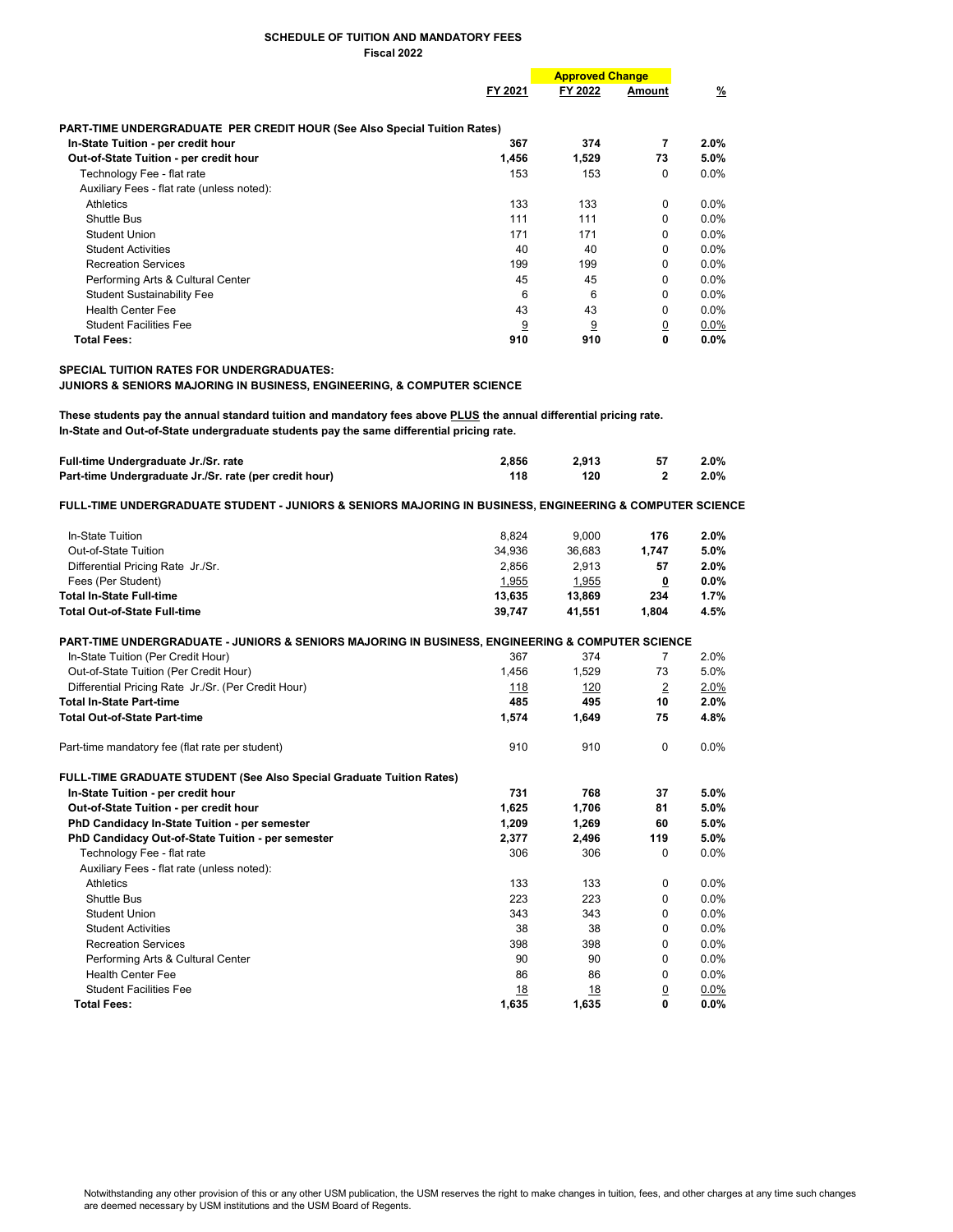#### SCHEDULE OF TUITION AND MANDATORY FEES Fiscal 2022

|                                                                                     | FY 2021 |       | <b>Approved Change</b> |          |
|-------------------------------------------------------------------------------------|---------|-------|------------------------|----------|
|                                                                                     |         |       | Amount                 | <u>%</u> |
| <b>PART-TIME GRADUATE</b> per credit hour (See Also Special Graduate Tuition Rates) |         |       |                        |          |
| In-State Tuition - per credit hour                                                  | 731     | 768   | 37                     | $5.0\%$  |
| Out-of-State Tuition - per credit hour                                              | 1,625   | 1,706 | 81                     | 5.0%     |
| PhD Candidacy In-State Tuition - per semester                                       | 1,209   | 1,269 | 60                     | $5.0\%$  |
| PhD Candidacy Out-of-State Tuition - per semester                                   | 2,377   | 2,496 | 119                    | $5.0\%$  |
| Technology Fee - flat rate                                                          | 153     | 153   | 0                      | $0.0\%$  |
| Auxiliary Fees - flat rate (unless noted):                                          |         |       |                        |          |
| Athletics                                                                           | 133     | 66    | -67                    | $-50.4%$ |
| Shuttle Bus                                                                         | 111     | 111   | 0                      | $0.0\%$  |
| Student Union                                                                       | 171     | 171   | $\Omega$               | $0.0\%$  |
| <b>Student Activities</b>                                                           | 38      | 38    | $\Omega$               | $0.0\%$  |
| <b>Recreation Services</b>                                                          | 199     | 199   | $\Omega$               | $0.0\%$  |
| Performing Arts & Cultural Center                                                   | 45      | 45    | $\Omega$               | $0.0\%$  |
| <b>Health Center Fee</b>                                                            | 43      | 43    | $\Omega$               | $0.0\%$  |
| <b>Student Facilities Fee</b>                                                       | 9       | 9     | 0                      | $0.0\%$  |
| <b>Total Fees:</b>                                                                  | 902     | 835   | $-67$                  | $-7.4%$  |

SPECIAL GRADUATE TUITION RATES:

PROFESSIONAL GRADUATE PROGRAMS:

 (Full-time and part-time mandatory fees are at graduate rates listed above for programs at College Park. Additional fees above the standard fees or exceptions to the standard fees are noted below.)

| <b>SCHOOL OF ARCHITECTURE</b><br><b>PART-TIME GRADUATE STUDENTS - per credit hour</b><br>Master (and Certificate) of Real Estate Development |       |       |          |         |
|----------------------------------------------------------------------------------------------------------------------------------------------|-------|-------|----------|---------|
| In-State Tuition - per credit hour                                                                                                           | 871   | 871   | 0        | $0.0\%$ |
| Out-of-State Tuition - per credit hour                                                                                                       | 1.163 | 1,163 | 0        | $0.0\%$ |
| School of Architecture Technology Fee (per semester) - Full-Time                                                                             | 100   | 100   | 0        | $0.0\%$ |
| School of Architecture Technology Fee (per semester) - Part-Time                                                                             | 50    | 50    | $\Omega$ | $0.0\%$ |
| <b>SCHOOL OF ENGINEERING</b>                                                                                                                 |       |       |          |         |
| <b>PART-TIME GRADUATE STUDENTS - per credit hour</b>                                                                                         |       |       |          |         |
| Professional Masters in Engineering <sup>1</sup>                                                                                             | 1.028 | 1.049 | 21       | $2.0\%$ |
| Distance Learning Engineering                                                                                                                | 1.272 | 1.297 | 25       | 2.0%    |
| Masters in Telecommunications                                                                                                                | 1.143 | 1.166 | 23       | 2.0%    |

<sup>1</sup>For remote sites, students pay a Distance Education Technology Services fee of \$150 per class. Students pay the standard Technology Fee noted above but do not pay the standard auxiliary fees.

| <b>COLLEGE OF EDUCATION</b>                                                                         |     |     |    |         |
|-----------------------------------------------------------------------------------------------------|-----|-----|----|---------|
| <b>PART-TIME &amp; FULL-TIME OFF-SITE GRADUATE STUDENTS - per credit hour</b>                       |     |     |    |         |
| Masters of Education. Masters of Arts. Doctor of Education and<br>Certificate Programs <sup>2</sup> | 753 | 768 | 15 | $2.0\%$ |

 $2$ Students pay the standard Technology Fee noted above but do not pay the standard auxiliary fees.

| <b>COLLEGE OF BUSINESS AND MANAGEMENT</b><br><b>MBA PROGRAMS</b><br>PART-TIME and FULL-TIME MBA (Program in College Park) |       |       |   |         |
|---------------------------------------------------------------------------------------------------------------------------|-------|-------|---|---------|
| In-State Tuition - per credit hour                                                                                        | 1.708 | 1.708 | 0 | $0.0\%$ |
| Out-of-State Tuition - per credit hour                                                                                    | 2.098 | 2.098 | 0 | $0.0\%$ |
| MBA Association Fee (Fall only)                                                                                           | 725   | 725   | 0 | $0.0\%$ |
| PART-TIME MBA PROGRAM (Offsite programs) <sup>3</sup>                                                                     |       |       |   |         |
| Tuition - per credit hour                                                                                                 | 1.682 | 1.682 | 0 | $0.0\%$ |
| PT MBA Association Fee (Fall and Spring - each semester)                                                                  | 100   | 100   | 0 | $0.0\%$ |

 $3$ Students pay the standard Technology Fee noted above but do not pay the standard auxiliary fees.